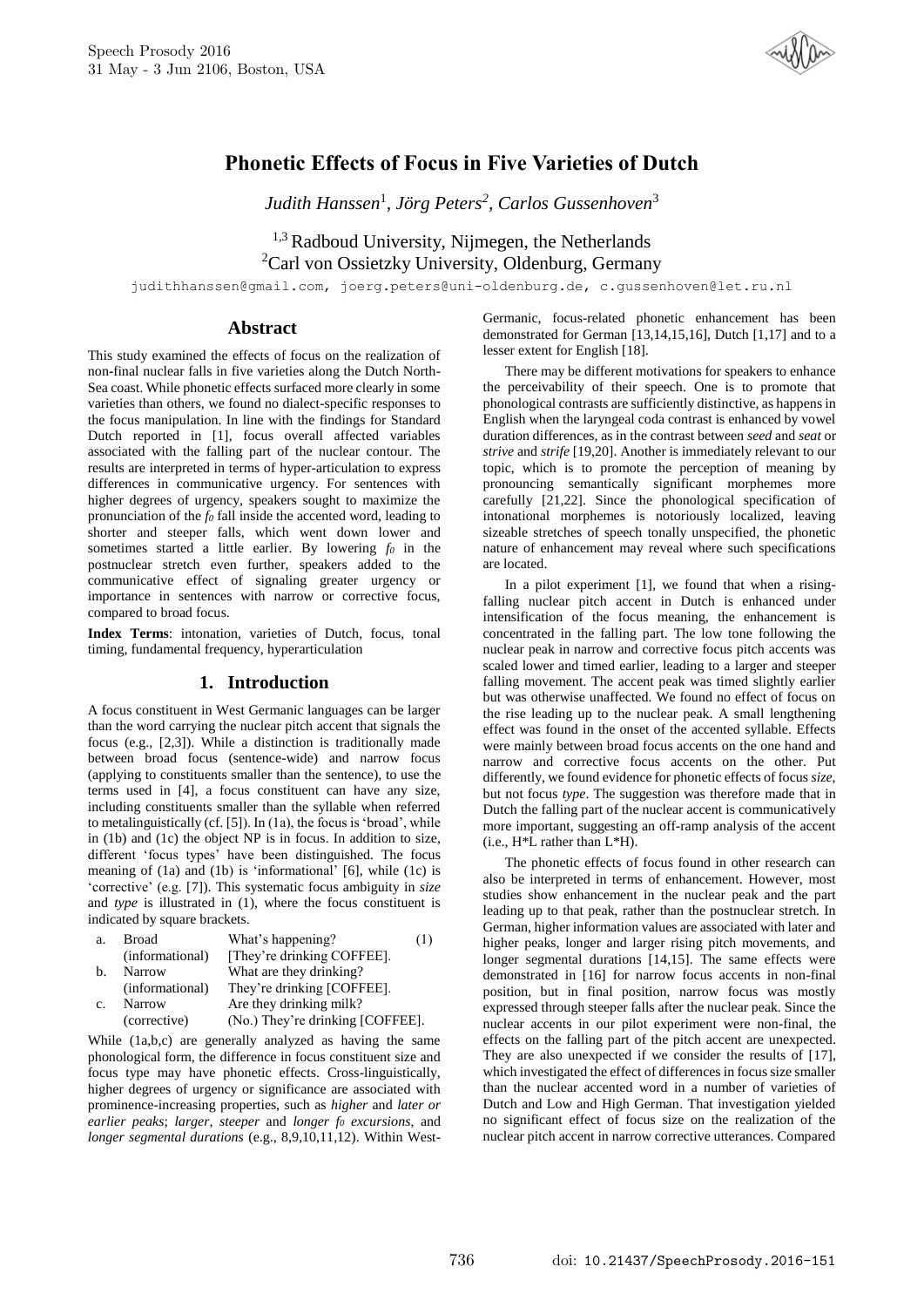to the baseline (wide information focus), however, corrective focus pitch accents were realized with increased segmental durations, higher and later peaks, lower preceding valleys, and larger rise and fall excursions. The specific enhancement strategies varied per dialect. Contrary to our pilot results, [17] did not find peak retraction, nor lowering of postfocal *f0*.

The purpose of this contribution is to see if our findings for Standard Dutch can be replicated in a number of dialects of Dutch. We test the hypothesis that the falling part of risingfalling nuclear pitch accents is hyperarticulated when it is communicatively more important. To this end, we designed a reading task with syntactically and lexically identical sentences that were phonologically ambiguous with respect to the size of the focus constituent (broad vs narrow) and focus meaning (i.e., informational vs. contrastive, more specifically corrective). The declarative sentences favored a rising-falling nuclear pitch accent on a non-final syllable.

## **2. Method**

#### **2.1. Varieties and subjects**

We made recordings in five Dutch locations: Zeelandic in Zuid-Beveland (ZB), Hollandic in Rotterdam (RO) and Amsterdam (AM) (all Low Franconian), West Frisian in Grou (GR) and Low Saxon in Winschoten (WI). Data from 95 speakers were selected for analysis (17-23 speakers per variety, aged between 14-49, 40 male speakers). ZB, GR and WI speakers were bilingual with Dutch and their local language. All regional speakers and their one or both parents were raised in the selected place and spoke the indigenous variety fluently. SD recordings were included if the geographical origin of the participants could not be determined by their accent.

#### **2.2. Materials and procedure**

We used twelve declarative sentences of the type *We willen in Manderen blijven wonen* ('We want to stay in Manderen') as answers to a preceding question. Four questions elicited an answer with sentence-wide informational focus (henceforth broad focus, BF), four with narrow informational focus (NF) and four with narrow corrective focus (CF), assuming CF to have a higher 'information weight' than NF, and NF than BF. Example Q/A pairs are listed in (2) for each condition.

## **Broad focus** (2)

- 
- A. Wat is er met jullie (*What's the matter?*)
- B. [We willen in <u>Manderen</u> blijven wonen.]
- **Narrow focus**
- A. Waar willen jullie blijven wonen*? (Where do you want to stay?)*
- B. We willen in [Manderen] blijven wonen.
- **Corrective focus**
- A. Willen jullie in Montfort blijven wonen? *(Do you want to stay in Monfort?)*
- B. Nee, we willen in [Manderen] blijven wonen.

A non-final falling nuclear pitch accent was expected to occur on the target word *Manderen*, a fictitious place name. Each of the target words had the metrical pattern sww (*Momberen*, *Memberen*, *Manderen* and *Munderen*) and was followed by two verbs with the pattern sw. The onset consonant was kept constant to be able to detect durational effects. We chose /m/ to limit interruptions or perturbations of the *f<sup>0</sup>* signal.

The Dutch set of test sentences was used for ZB, RO and AM. West Frisian (GR) and Low Saxon (WI) have their own standardized spelling systems and we therefore translated the Dutch materials into their local varieties, keeping the rhythmic, lexical, and segmental context as comparable as possible. Both language varieties reverse the order of the modal verb and the full verb, which means that the word following the test word is variable (e.g., *fytse* 'to cycle', *ite* 'to eat', *ride* 'to drive' for West Frisian.

Speakers were recorded in pairs and read each part of the mini-dialogue once. The recordings were made in a quiet room either in the homes of our speakers or in a public building, using a portable digital recorder (Zoom H4) with a 48kHz sampling rate, 16 bit resolution and stereo format. The mini-dialogues were interspersed with 61 filler sentences (used for other experiments) and presented in a booklet in pseudo-randomized order, which was reversed for half of the subjects per variety.

To ensure that our subjects interpreted the information in the broad focus condition as all-new, these four sentences all appeared in the first block of approximately twenty sentences. NF sentences appeared in the second block and CF in the last block. In a control experiment with eight speakers of Standard Dutch, we statistically tested whether the order of presentation in block 1, 2 or 3 (ORDER) affected the phonetic realization of the nuclear pitch accent in terms of duration and *f0*. We found that ORDER did not affect the timing and scaling of tonal targets, but shortened the segmental duration of words that were realized later in the reading task. In what follows, focus effects on segmental duration should therefore be interpreted with care if they are in the same direction as the effects of ORDER. In other words, if we find that CF or NF *shorten* segmental durations relative to NF or BF, respectively, this may be a consequence of ORDER instead of focus condition. Duration effects in the opposite direction (CF/NF showing *longer* durations compared to NF/BF) must be attributed to the factor FOCUS, although there is no way of establishing the exact degree to which differences are obscured by our confounding factor order of presentation.

## **2.3. Data analysis**

Using the speech processing software *Praat* [23], we inserted the labels listed in  $(3)$ , and stored their  $f<sub>0</sub>$  value  $(f)$  and time  $(t)$ to compute the dependent variables in (4). To neutralize gender differences in *f<sup>0</sup>* excursion, *f<sup>0</sup>* levels were converted to semitones re 100 Hz. Segmental labels were placed manually at segment boundaries on the basis of visual and auditory inspection of waveform and broadband spectrogram. Tonal labels were either low (L) or high (H). L1 and H were determined semi-automatically using a *Praat* function that traces the location of the highest or lowest *f<sup>0</sup>* value in a selected interval. L2 was determined visually by selecting the location of the highest change in the speed of the *f<sup>0</sup>* movement near the bottom line of the nuclear contour (cf. [24]). If two elbows were visible in the low-pitched section after the peak, we selected the first one.

#### **Labels** (3)

- L1 elbow before nuclear peak
- H maximum *f<sup>0</sup>* of pitch accent
- L2 elbow after nuclear peak O1 beginning of nuclear onset
- V1 beginning of nuclear vowel
- C1 beginning of nuclear coda
- 
- O2 beginning of onset first postnucl. unstressed syllable O4 beginning of onset of first postnucl. stressed syllable
- V4 beginning of vowel of first postnuclear stressed syllable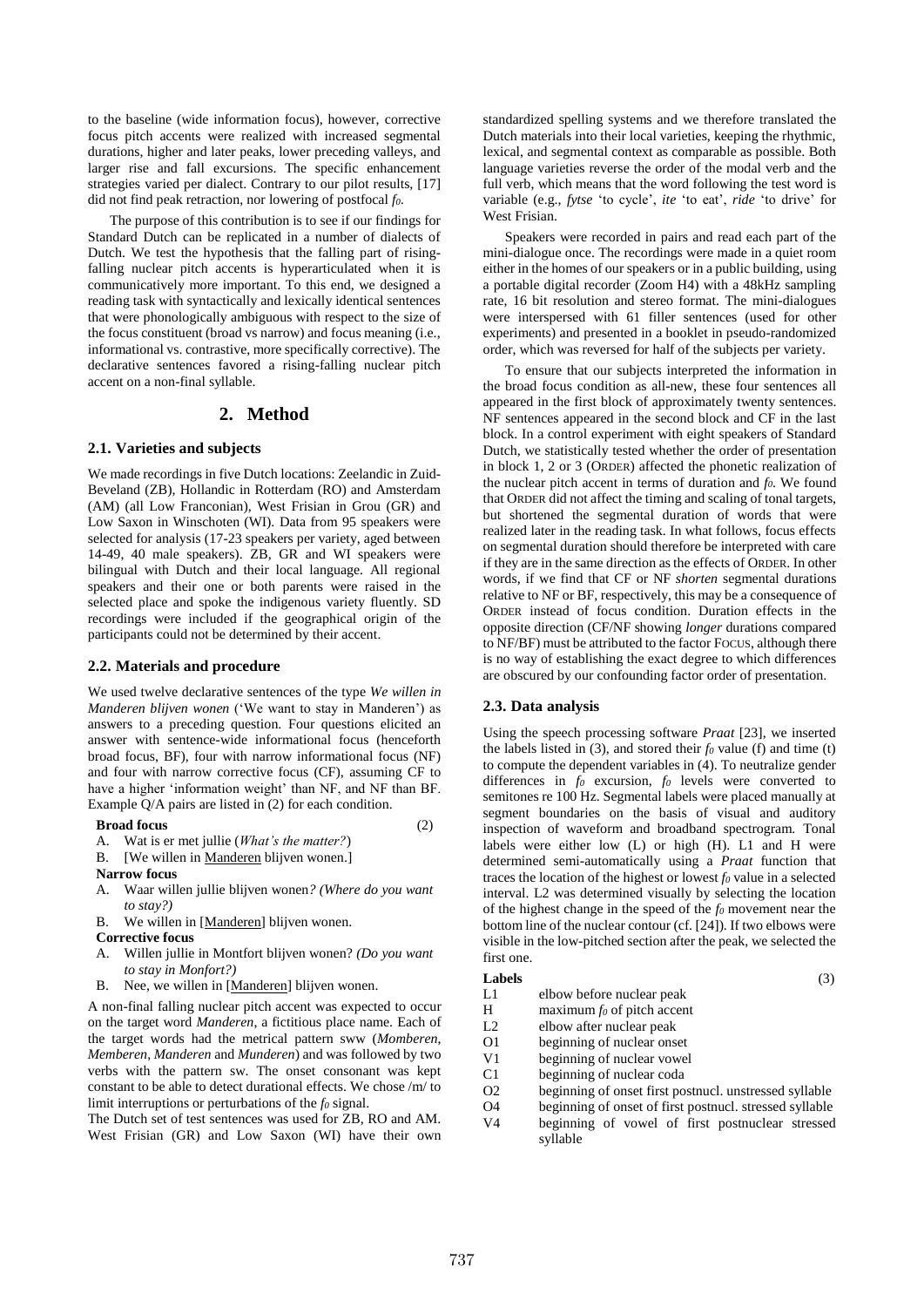| <b>Variables</b>                                      | (4)          |  |  |  |  |
|-------------------------------------------------------|--------------|--|--|--|--|
| <b>ONSETDURATION of accented syllable (ms)</b>        | O1 to V1     |  |  |  |  |
| Accented RIMEDURATION (ms)                            | V1 to $O2$   |  |  |  |  |
| Accented SYLLABLEDURATION (ms)                        | $Q1$ to $Q2$ |  |  |  |  |
| Accented WORDDURATION (ms)                            | $O1$ to $O4$ |  |  |  |  |
| RISEDURATION (ms), RISEEXCURSION (ST)                 |              |  |  |  |  |
| and RISESLOPE $(ST/s)$                                | $L1$ to $H$  |  |  |  |  |
| FALLDURATION (ms), FALLEXCURSION (ST)                 |              |  |  |  |  |
| and FALLSLOPE $(ST/s)$                                | H to $L2$    |  |  |  |  |
| POSTNUCLEAREXCURSION (ST)                             | H to V4      |  |  |  |  |
| L1 TIMING from onset (ms)                             | $L1$ to $O1$ |  |  |  |  |
| H TIMING from nuclear vowel (ms)                      | V1 to H      |  |  |  |  |
| L1 SCALING, H SCALING, L2 SCALING and V4 SCALING (ST) |              |  |  |  |  |

We analyzed the data using the Linear Mixed Effect Model procedure in SPSS, including SPEAKER and WORD as random factors, and FOCUS (BF/NF/CF) as fixed factor. Pairwise comparisons between the three levels of the fixed factor were carried out using the Bonferroni correction. To estimate the additional amount of variance explained by adding the fixed factor FOCUS to the model, as opposed to a model that only includes the random factors, we used  $\Omega^2$ , following [25]. The formula is

$$
\Omega 2 = 1 - \frac{\text{variance residuals model random & fixed}{\text{variance residuals model random}} \tag{5}
$$

## **3. Results**

#### **3.1. Segmental duration**

We observed a significant lengthening effect of FOCUS in Winschoten for ONSETDURATION [F(2,159) = 3.70, p < 05,  $\Omega^2$  = .0445], with CF>BF, p<.05 in posthoc comparisons, and CODADURATION [F(2,159) = 3.94, p < .05,  $\Omega^2$  = .0468], with NF>BF, p<.05. Focus did not significantly affect segmental duration in any of the other varieties.

#### **3.2. Scaling of tonal targets**

Table 1. *Estimated means of tonal scaling per variety*.

|                |     | BF    | NF    | CF    |           | BF    | NF    | CF    |
|----------------|-----|-------|-------|-------|-----------|-------|-------|-------|
| L1             | ZB  | 6,97  | 6,84  | 6,47  | <b>GR</b> | 9,54  | 9,64  | 9,73  |
| Н              | ZΒ  | 12,26 | 11,89 | 11,77 | <b>GR</b> | 18,4  | 18,4  | 18,16 |
| L <sub>2</sub> | ZΒ  | 6,68  | 6,49  | 6,24  | <b>GR</b> | 9,27  | 9,06  | 9     |
| V <sub>4</sub> | ZΒ  | 6,55  | 6,12  | 5,98  | <b>GR</b> | 10,13 | 9,01  | 9,25  |
| L1             | RO. | 6,3   | 5,75  | 6,11  | WI        | 8.76  | 8,54  | 7,8   |
| H              | RO  | 13,66 | 13,72 | 13,69 | WI        | 15,86 | 16,33 | 16,02 |
| L2             | RO  | 5,64  | 5,37  | 5,32  | WI        | 7,47  | 7,27  | 7,18  |
| V <sub>4</sub> | RO  | 5,94  | 5,22  | 5,26  | WI        | 7,31  | 6,86  | 6,71  |
| L1             | AM  | 5,03  | 5,01  | 4.7   |           |       |       |       |
| H              | AM  | 12,99 | 12,84 | 11,95 |           |       |       |       |
| L2             | AM  | 4,22  | 3,82  | 4,1   |           |       |       |       |
| V <sub>4</sub> | AM  | 7.4   | 6.54  | 5,86  |           |       |       |       |

As table 1 shows, FOCUS generally had a lowering effect on low targets in all varieties and did not raise the high target of the nuclear peak, which was in fact lowered by FOCUS in ZB and AM.

The scaling of the elbow leading up to the nuclear peak (L1ˍSCALING) was significantly affected in ZB, RO and WI, with BF higher than either CF or NF.  $(ZB [F(2,166) = 5.39,$ p<.01  $\Omega^2$  = .0609] with BF>CF, p<.01; RO [F(2,175) = 3.14,  $p<.05$  Ω<sup>2</sup> = .0329] with BF>NF, p<.05; WI [F(2,159) = 4.12],  $p<.05 \Omega^2 = 0.0525$  with BF>CF, p<.05.)

FOCUS had a significant lowering effect on peak height (H\_SCALING) in ZB [F(2,163) = 3.49, p < 0.05  $\Omega^2$  = .0438], with BF>CF p<.05 and in AM [F(2,180) = 9.00, p<.001  $\Omega$ <sup>2</sup> = .0910], with BF>CF, p<.001 and NF>CF, p<.01.

We also found a lowering effect on the elbow after the peak (L2\_SCALING) in ZB [F(2,163) = 3.89, p < .05  $\Omega^2$  = .0486], with BF higher than CF,  $p<.05$ .

Finally, the clearest effect of FOCUS on scaling was found when we looked at V4ˍSCALING (*f<sup>0</sup>* measured at the first postnuclear stressed vowel). FOCUS lowered postfocal material in all varieties, with BF higher than CF and/or NF. (ZB  $[F(2,164) = 3.26, p < 05 \Omega^2 = .0383]$  with BF>CF, p<.05; RO  $[F(2,178) = 5.97, p<.01$   $\Omega^2 = .0632]$  with BF>NF, p<.01 and BF>CF, p<.01; AM [F(2,180) = 8.92, p<.001  $\Omega^2$  = .0902] with BF>CF, p<.001; GR [F(2,222) = 19.91, p<.001  $\Omega^2$  = .1517] with BF>NF, p<.001 and BF>CF, p<.001; WI [F(2,159) = 5.18, p <.01  $\Omega^2$  = .0633] with BF>CF, p <.01.)

#### **3.3. Nuclear contour shape**

This section looks at the shape (duration, excursion and slope) of the rise leading up to the nuclear peak, and the shape of the subsequent fall. We found no clear pattern across varieties for the L1H1 rise. The nuclear fall tended to be shorter in NF and CF compared to BF, with increasing excursions and steeper slopes. Shape differences between CF and NF were not always in the expected direction. We found significant effects of FOCUS on both rising and falling movements in RO, AM and WI. The effect is largest in AM, where FALLDURATION is considerably shorter, while excursion is somewhat smaller, in corrective focus than in broad and narrow focus.

RISEDURATION was affected in AM  $[F(2,184) = 4.37, p < 0.05,$  $\Omega^2 = .0467$ , with BF>CF, p<.05; and in WI [F(2,159) = 6.78, p<.001  $\Omega^2$  = .0786], with posthoc tests showing that BF<CF, p<.001 and NF<CF, p<.05.

RISEEXCURSION was affected in RO  $[F(2,175) = 3.22,$ p < .05,  $\Omega^2$  = .0346], with BF <NF, p < .05; and in WI [F(2,161) = 3.40, p<.05  $\Omega^2$  = .0399], with posthoc tests showing that BF<CF, p<.05.

FALLDURATION was affected in RO  $[F(2,173) = 5.65, \Omega^2 =$ .0686], with posthoc tests showing BF>NF, p<.05 and BF>CF, p<.01; and AM [F(2,183) = 6.284, p <.01,  $Ω<sup>2</sup> = .0652$ ], with BF $>$ CF, p<.01 and NF $>$ CF, p<.05.

FALLEXCURSION was affected in AM  $[F(2.183) = 6.23]$ .  $p<.01$ ,  $\Omega^2 = .0644$ , with BF>CF, p<.05 and NF>CF, p<.01; and WI [F(2,159) = 3.08, p<.05  $\Omega^2$  = .0406], with no significant variation in posthoc tests.

FALLSLOPE was affected in RO  $[(2,175) = 12.03, p<0.001]$ ,  $\Omega^2$  = .1255, with BF<NF, p<.05 and BF < CF, p<.001.

Furthermore, the excursion from H\* to the first postnuclear syllable (POSTNUCLEAREXCURSION) was significantly smaller in BF than in NF and/or CF in RO [F(2,176) = 4.17, p < 05,  $Ω<sup>2</sup>$  = .0468], with BF<NF, p<.05 and BF<CF, p<.05; GR [F(2,223) = 11.11, p<.001,  $\Omega^2$  = .0922], with BF<NF, p<.001 and BF<CF, p<.05; and WI [F(2,161) = 4.59, p <.05,  $Ω<sup>2</sup> = .0540$ ], with BF<NF p<.05.

#### **3.4. Tonal timing**

FOCUS had a significant effect on tonal timing in GR and WI, with timing of both L1 and H earlier in NF and/or CF, compared to broad focus sentences.

L1\_TIMING: GR [F(2,222) = 5.19, p < 0.01,  $\Omega^2$  = .0431], with BF>CF, p<.05 and NF>CF, p<.05; and WI [F(2,159) = 7.18, p<.001,  $\Omega^2$  = .0872], with BF>CF, p<.01 and NF>CF, p<.01.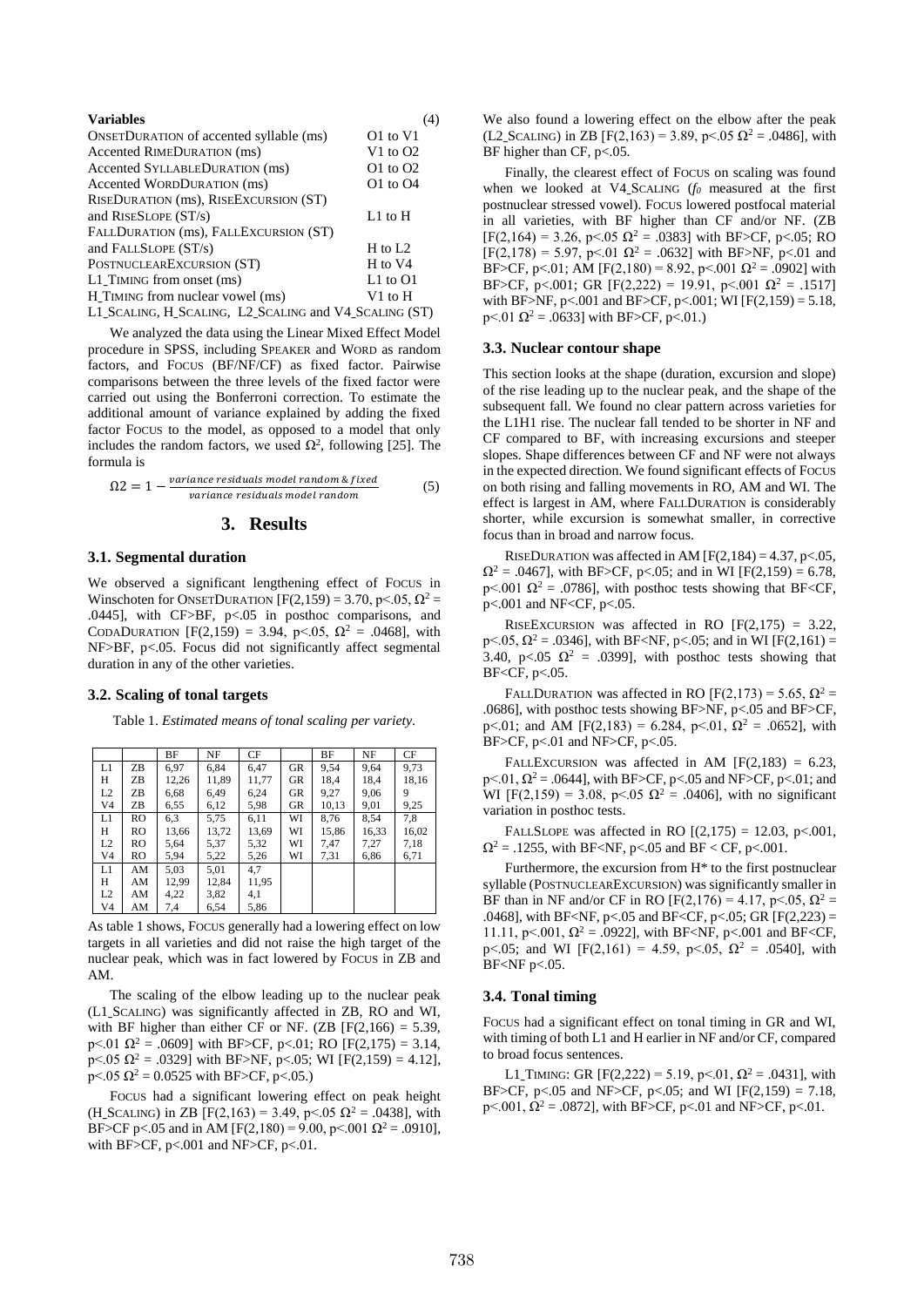H\_TIMING: GR [F(2,222) = 8.71, p < 001,  $\Omega^2$  = .0728], with BF>NF, p<.01 and BF>CF, p<.001; and WI [F(2,158) = 8.31, p < 0.001,  $\Omega^2$  = .0950], with NF>CF, p < 0.001.

The effect of focus condition on peak timing in WI is different from the other varieties, because the peak is timed later, not earlier, in NF compared to BF. This finding is in line with the narrow focus results for H\_SCALING (sec. 3.3), although we have no explanation for it at present.

## **4. Discussion and conclusions**

Our results show that in most of the varieties investigated, there are small differences in phonetic realization of nuclear falling contours as a function of focus condition. Segmental durations in WI were longer in the NF and CF condition than in the BF condition. Our ORDER confound may have obscured any other durational effects. Secondly, low targets were realized lower in all varieties in sentences with more intensified focus meanings. The lowering effect was most obvious in the *f<sup>0</sup>* after the elbow, which means that speakers use the postnuclear stretch to express communicative differences. An additional lowering effect on the nuclear peak could be observed for ZB and AM. ZB was not otherwise affected by FOCUS. Timing effects were observed for WI and GR. Finally, the shape (duration, excursion and slope of *f<sup>0</sup>* movements) was most notably affected in RO, AM and WI. In AM, the effect of FOCUS on FALLDURATION as well as RISEDURATION reported in sec. 3.3 may incidentally have a phonological basis. The AM data includes both regular-peak falls and (late) half-completed falls. The latter are associated not only with later peaks, but also with shallower and longer falling movements. The longer rise and fall durations in BF sentences can be explained by a larger proportion of late-peak falls in this condition.

## **4.1. Hyperarticulation**

All effects of focus reported here are well-known from the literature summarized in sec. 1 and can be interpreted in terms of hyperarticulation [26]. Hyperarticulation can increase the prominence of (parts of) an utterance, with the purpose of increasing the distinctiveness of different levels of communicative urgency [12]. More prominence, for example in the form of larger pitch excursions, can be used to signal emphasis, enthusiasm or increased importance. Conversely, smaller pitch excursions are associated with less important information or a lack of interest.

Larger pitch excursions have been reported to go hand-inhand with *higher* and *later* peaks. While this was confirmed in [17], which is based on the same set of varieties and subjects as ours, our results show *earlier* peaks and *lowering* of *f<sup>0</sup>* after the peak. Nevertheless, our results as well as those in [17] can be interpreted as hyperarticulation. As described in [27], there are two ways in which a pitch peak can be enhanced. One is by raising it, a strategy which may evolve into peak delay as a substitute for raising, on the assumption that higher peaks are reached later. The other strategy is to hyperarticulate the pitch accent of which the peak is the realization. A more careful pronunciation of a falling pitch accent in an accented syllable may seek to maximize the pronunciation of the f0 fall inside the syllable rime, leading to a steeper fall that may begin earlier and reach lower (cf. [11]). The literature on West Germanic provides evidence for both these strategies. What unifies them is that they both serve to signal the communicative importance of the pitch accent's focus constituent. We have referred to this variation as communicative urgency, which has been manipulated by changing the focus meaning (focus type) and the size of the focus constituent, whereby smaller constituents are assumed to signal greater communicative urgency.

The results of our investigation tend to confirm the strategy used by speakers of Standard Dutch [1], whereby FOCUS overall affected variables associated with the falling part of the nuclear contour. Sentences with higher degrees of communicative urgency are expressed by steeper falls, which go down lower and may start a little earlier. The falls are also somewhat shorter as a result of the increased steepness that is sought by the speaker. The results reported in [17] point to the other strategy of later and higher peaks to maximize pitch excursions. We currently have no explanation for when which strategy is used. We note that the corrective focus test sentences in [17] contained three levels of urgency (CF on the nuclear accented word, syllable or onset consonant), which may have triggered speakers to use increasingly higher peaks.

Just like [15], who found considerable speaker variation in the choice for particular strategies to mark focus structure, we also have not been able to identify variety-specific preferences for particular enhancement cues. Rather, the speaker's goal to hyperarticulate the fall can be attained by using a variety of strategies. We therefore support their suggestion that speakers can choose from different (phonological and phonetic) cues within a functional cluster [28] to mark focus structure.

#### **4.2. Focus size vs type**

Whereas the results for Standard Dutch reported in [1] suggested that speaker enhance the pronunciation of the fall as a function of focus size rather than focus type, the current study of dialects fails to show that particular distinction. We found 30 significantly different BF-CF pairs (= variation in size and type), 13 significantly different BF-NF pairs (=size), and 12 significantly different NF-CF pairs (=type).

#### **4.3. Contextual clues**

It is likely that our speakers used, or even preferred, other cues besides differences in the realization of intonation structures to express or interpret focus structures. The literature reports, e.g., Downstep, deaccentuation, the use of a special pitch accent for focus, or the choice for and number of prenuclear accents. Other possibilities include visual cues [29], body language, eye contact, or the shared context between discourse partners.

One unintended contextual clue to information structure in our test materials was the presence of the focus marker 'no' at the start of the corrective focus sentence. This disambiguating morpheme may have had an effect on the necessity for speakers to express the focus structure phonetically. The fact that [14], whose test material also included the contrastive focus marker *nein* 'no', didn't find a durational difference between contrastive and non-contrastive focus, supports this possibility.

# **5. Acknowledgements**

As part of the project *Intonation in Varieties of Dutch*, this research is funded by the Netherlands Organization of Scientific Research (NWO). We thank Marron C. Fort and Pieter Duijf for translating the materials, Rachel Fournier and Joop Kerkhoff for technical support, and Renske Teeuw and Lian van Hoof for data collection and annotation. We are grateful to our speakers and informants for giving us their time and best efforts.